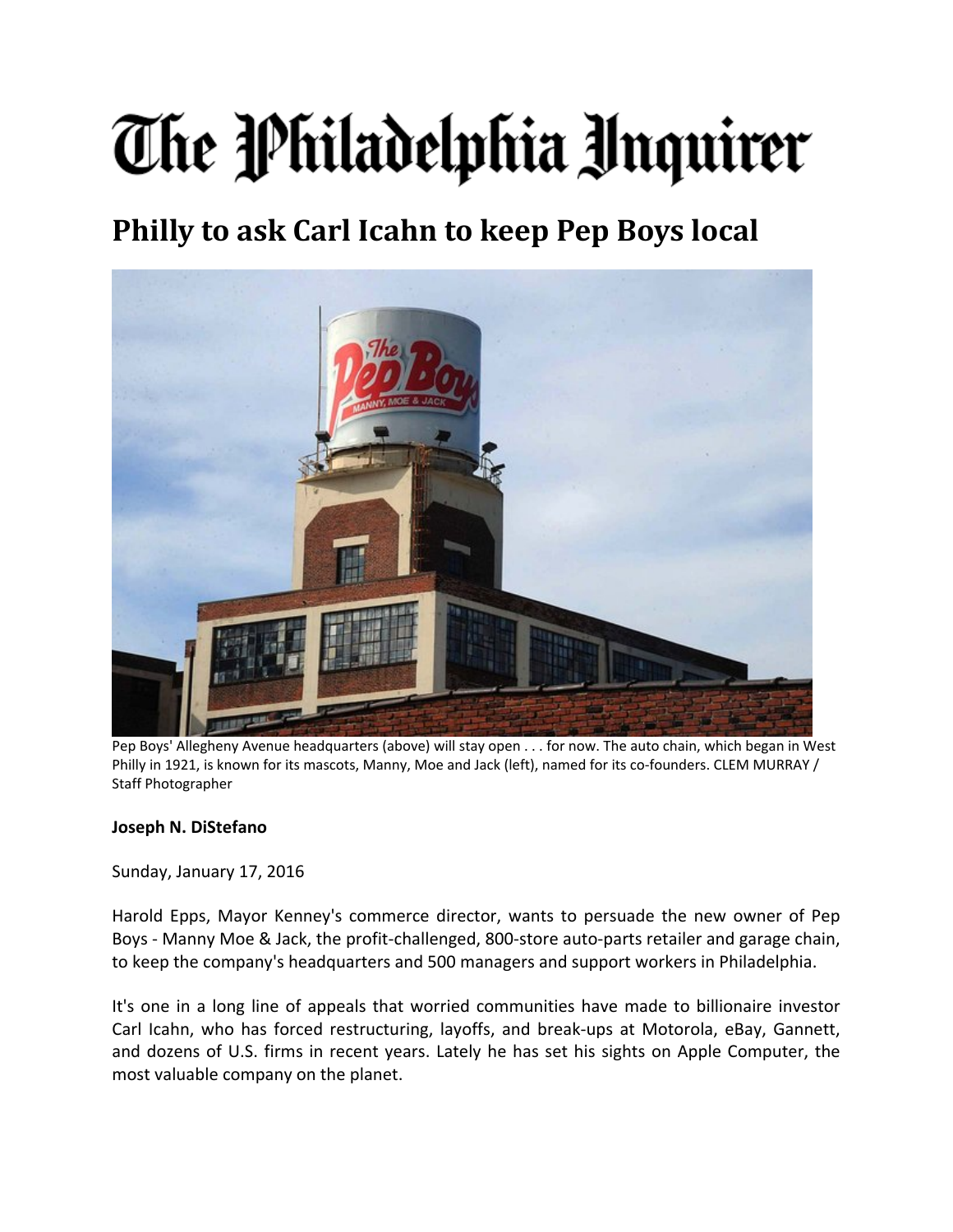Icahn beat Japan's Bridgestone Corp. last month in a bidding war to win the right to buy 95‐ year‐old Pep Boys for \$1 billion. He has said he plans to combine Pep Boys with the suburban Atlanta‐based AutoPlus chain he bought last summer, and eventually other stores, to form a slimmed‐down, fast‐growing digital‐era retailer.

Where will he base his new team? "This is a big test for the new mayor," and for Gov. Wolf, says John Boyd, principal at Princeton corporate‐headquarters consultant Boyd Co. Inc.

Boyd says Philadelphia, with its uncertain tax climate in the face of the state's unsettled budget, faces a fight if it is pitted against such business-friendly cities as Atlanta.

Kenney and his friends in state government "stand ready to assist Pep Boys to stay and grow in Philadelphia" by reviewing financial incentives, promises Epps, former chief executive at Philadelphia call center outsourcer PRWT Services Inc.

"The city did reach out, and we really appreciate it," Pep Boys general counsel Brian Zuckerman confirmed.

"Icahn's plan is to grow the company, not reduce it, and there are no plans to close the Philadelphia headquarters, or any stores, at this point," he said. "But it's early days."

Pep Boys managers have not yet talked to Icahn about how to combine the chains or who will be based where, Zuckerman says. "Once the sale closes in early February, we'll review it." Icahn's office had no comment.

"Icahn has a lot interest in aftermarket automotive parts, and there's a lot of things he could do" with Pep Boys, says Michael R. Odell, the firm's former CEO, now president of Eastern Auto Parts Warehouse in Langhorne. "We'll find out when he does it."

Icahn, a famous crusader for corporate cost-cutting - praised for chasing out high-paid executives, and vilified for freezing pension plans - will not likely need multiple headquarters for his new auto‐parts empire.

The investor, who turns 80 in February, cut his teeth as a "corporate raider" pursuing TWA, U.S. Steel and Gulf + Western in the 1980s and '90s.

Executives have a way of exiting Icahn‐acquired firms in a hurry. In December, mining giant Freeport‐McMoRan's founder and chairman, James R. Moffett, and natural‐gas exporter Cheniere Energy's chief executive, Charif Souki, quit less than six months after Icahn said he had bought into both firms and began questioning spending policies.

Freeport and Cheniere shares have tumbled amid the recent collapse in commodity prices. It's the kind of financial wreckage that creates buying opportunities for well-funded, long-term investors such as Icahn.